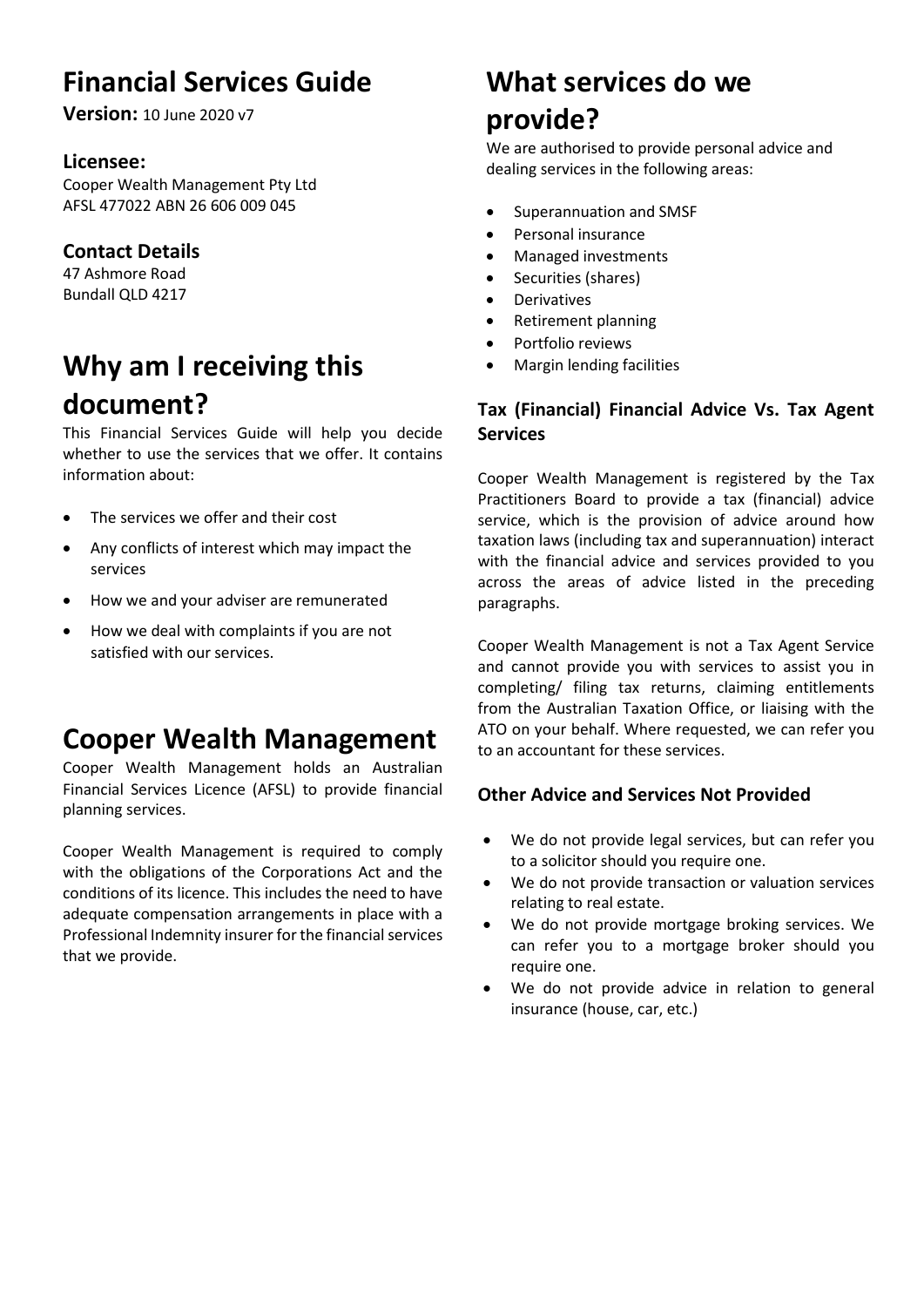## **Financial advice processes**

We recognise that the objectives and personal circumstances of each client are different.

Where we provide personal advice, we will listen to you to understand your objectives and circumstances. We will also ask questions to make sure we provide advice which is in your best interests.

When we first provide personal advice to you it will be explained thoroughly and documented in a Statement of Advice (SoA) which you can take away and read.

The SoA will explain the basis for our advice, the main risks associated with the advice, the cost to you of implementing the advice, the benefits we receive and any conflicts of interest which may influence the advice.

For administration platforms, managed funds and personal risk insurance products we will provide you with a Product Disclosure Statement. This contains information to help you understand the product being recommended.

At all times you are able to contact us and ask questions about our advice and the products we recommend.

You can provide instructions to us in writing, via phone or via email. In some cases, we may require you to provide signed instructions.

We may provide further advice to you to keep your plan up to date for changes in your circumstances, changes in the law and changes in the economy and products.

If we provide further advice it will typically be documented in a Record of Advice which we retain on file. You can request a copy of the RoA document at any time up to 7 years after the advice is provided.

## **Fees**

All fees are payable to Cooper Wealth Management.

### **Initial Advice Fee**

The Initial Advice Fee includes meeting with you, the time we take to determine our advice and the production of the SoA.

The Advice Preparation fee is based on the scope and complexity of advice provided to you. We will agree the

fee with you before providing you with advice.

### **Annual Retainer**

We charge an annual fee to provide our advice services. This includes the preparation of ongoing advice documents, the implementation of our recommendations, reviewing strategies and investments and any changes required through a twelve-month period.

Thereafter, we will review your fee annual on your renewal date, ensuring it remains appropriate for the level of advice required.

The services and fees will be set out in the SoA or RoA that we provide to you.

### **Other Benefits**

We may also receive additional benefits by way of sponsorship of educations seminars, conferences or training days. Details of any benefits received above \$100 will be maintained on a register which is available to you on request.

## **Adviser Remuneration**

Felicity Cooper is the owner of the practice and is entitled to the profits that it makes.

Employees of the practice are paid a salary. They may also receive a performance bonus which is dependent on a number of criteria including the revenue they generate for the practice.

# **Conflicts of Interest**

Your financial adviser may recommend investments in shares that they hold or may hold in the future. You will be advised where a conflict of interest may exist and how the conflict will be managed.

## **Wholesale Clients**

In some circumstances we may provide services to you as a wholesale client. We will seek your consent before providing services to you as a wholesale client.